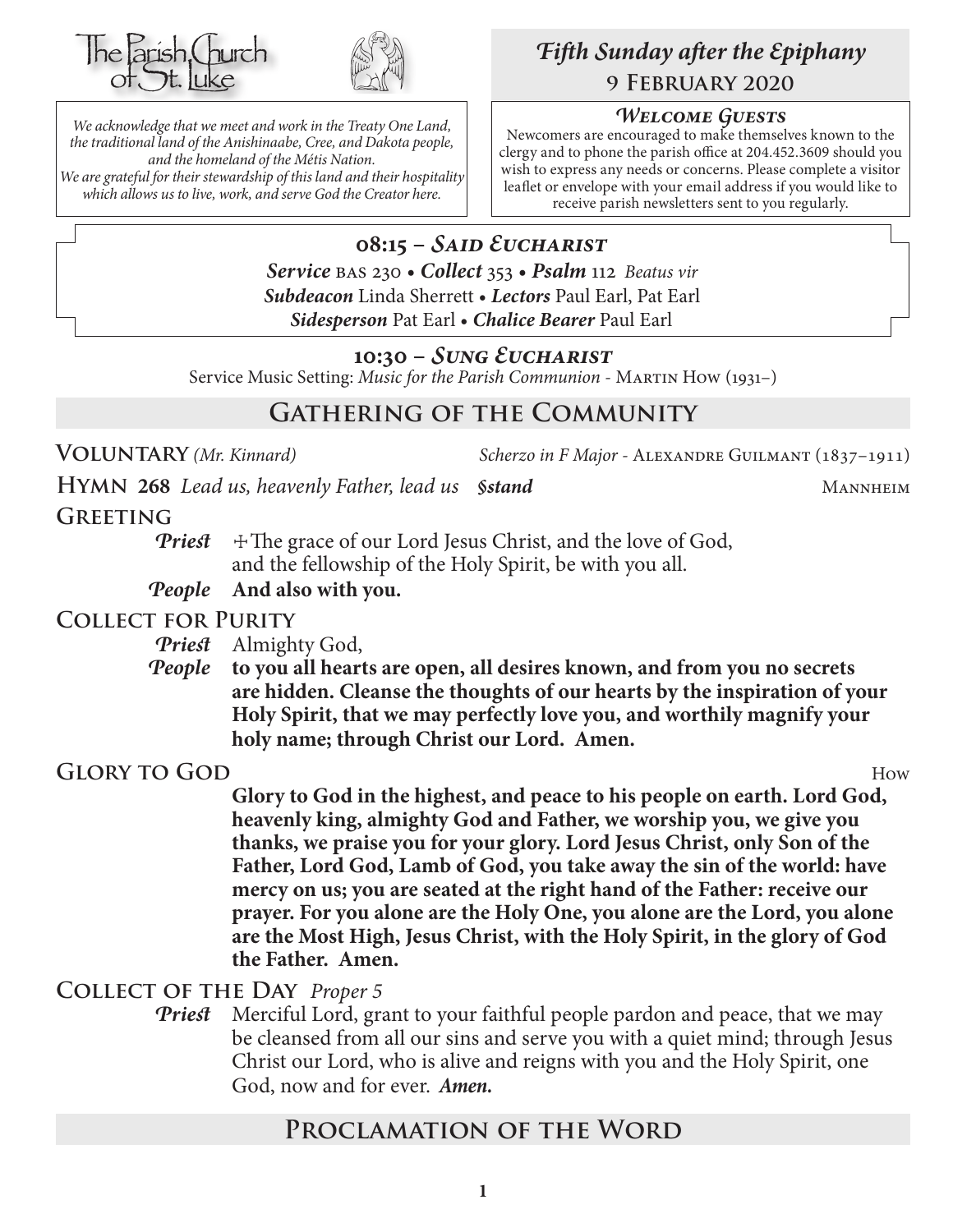## **First Lesson** *Isaiah 58.1–12 §sit Lector* A Reading from the Book of Isaiah.

Chout out, do not hold back! Lift up your voice like a trumpet! Announce to my people their rebellion, to the house of Jacob their sins. <sup>2</sup>Yet day after day they seek me and delight to know my ways, as if they were a nation that practised righteousness and did not forsake the ordinance of their God; they ask of me righteous judgements, they delight to draw near to God. 3 "Why do we fast, but you do not see? Why humble ourselves, but you do not notice?" Look, you serve your own interest on your fast day, and oppress all your workers. 4 Look, you fast only to quarrel and to fight and to strike with a wicked fist. Such fasting as you do today will not make your voice heard on high.<sup>5</sup> Is such the fast that I choose, a day to humble oneself? Is it to bow down the head like a bulrush, and to lie in sackcloth and ashes? Will you call this a fast, a day acceptable to the Lord? <sup>6</sup>Is not this the fast that I choose: to loose the bonds of injustice, to undo the thongs of the yoke, to let the oppressed go free, and to break every yoke? <sup>7</sup>Is it not to share your bread with the hungry, and bring the homeless poor into your house; when you see the naked, to cover them, and not to hide yourself from your own kin? <sup>8</sup>Then your light shall break forth like the dawn, and your healing shall spring up quickly; your vindicator shall go before you, the glory of the Lord shall be your rear guard. <sup>9</sup>Then you shall call, and the Lord will answer; you shall cry for help, and he will say, Here I am. If you remove the yoke from among you, the pointing of the finger, the speaking of evil, <sup>10</sup>if you offer your food to the hungry and satisfy the needs of the afflicted, then your light shall rise in the darkness and your gloom be like the noonday. <sup>11</sup>The Lord will guide you continually, and satisfy your needs in parched places, and make your bones strong; and you shall be like a watered garden, like a spring of water, whose waters never fail. 12Your ancient ruins shall be rebuilt; you shall raise up the foundations of many generations; you shall be called the repairer of the breach, the restorer of streets to live in.

#### ℣ Hear what the Spirit is saying to the Church. ℟ **Thanks be to God.**

**PSALM 112** Beatus vir *Chant: REV. WILLIAM JACOBS* (1800–1873)

**B**lessed is the man that feareth the Lord \* **he hath great delight in his commandments.**<br>22 His seed shall be mighty upon earth \* **the generation of the faithful shall be blessed.** 

- 
- 3 Riches and plenteousness shall be in his house **\* and his righteousness endureth for ever.**
- 4 Unto the godly there ariseth up light in the darkness **\* he is merciful, loving, and righteous.**
- 5 A good man is merciful, and lendeth **\* and will guide his words with discretion.**
- 6 For he shall never be moved **\* and the righteous shall be had in everlasting remembrance.**
- 7 He will not be afraid of any evil tidings **\* for his heart standeth fast, and believeth in the Lord.**
- 8 His heart is established, and will not shrink **\* until he see his desire upon his enemies.**
- 9 He hath dispersed abroad, and given to the poor **\* and his righteousness remaineth for ever; his horn shall be exalted with honour.**
- 10 The ungodly shall see it, and it shall grieve him **\* he shall gnash with his teeth, and consume away; the desire of the ungodly shall perish.**
	- ☩**Glory be to the Father, and to the Son, and to the Holy Ghost;**

**As it was in the beginning, is now and ever shall be: world without end. Amen.**

# **Second Lesson** *1 Corinthians 2.1–16*

**Lector** A Reading from the First Letter of Paul to the Corinthians.

 $\mathbf{W}$  hen I came to you, brothers and sisters, I did not come proclaiming the mystery of God to you in lofty words or wisdom. <sup>2</sup>For I decided to know nothing among you except Jesus Christ, and him crucified. 3 And I came to you in weakness and in fear and in much trembling. 4 My speech and my proclamation were not with plausible words of wisdom, but with a demonstration of the Spirit and of power, 5 so that your faith might rest not on human wisdom but on the power of God. 6 Yet among the mature we do speak wisdom, though it is not a wisdom of this age or of the rulers of this age, who are doomed to perish. 7 But we speak God's wisdom, secret and hidden, which God decreed before the ages for our glory. <sup>8</sup>None of the rulers of this age understood this; for if they had, they would not have crucified the Lord of glory. 9 But, as it is written, "What no eye has seen, nor ear heard, nor the human heart conceived, what God has prepared for those who love him"  $-$  <sup>10</sup>these things God has revealed to us through the Spirit; for the Spirit searches everything, even the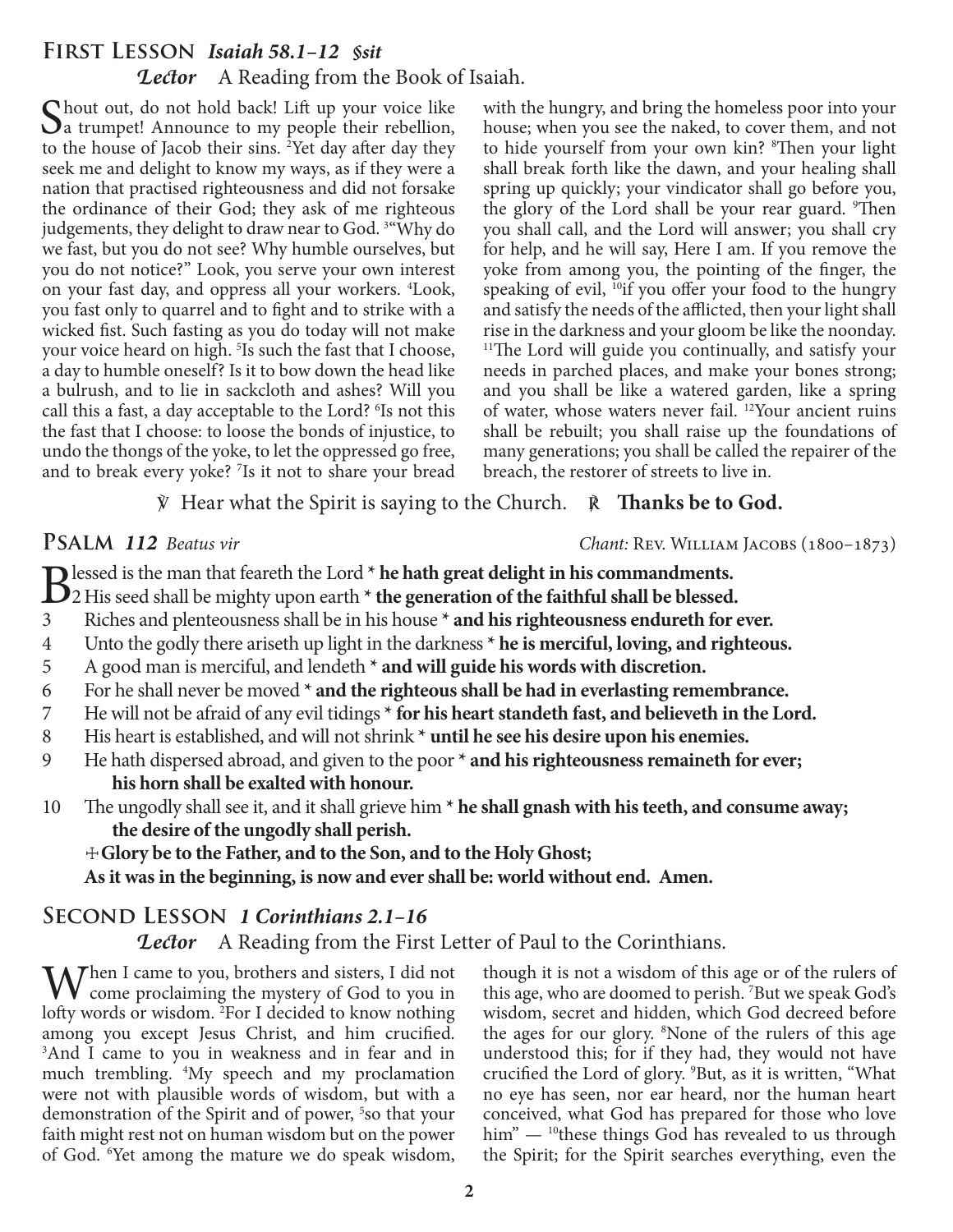depths of God. 11For what human being knows what is truly human except the human spirit that is within? So also no one comprehends what is truly God's except the Spirit of God. 12Now we have received not the spirit of the world, but the Spirit that is from God, so that we may understand the gifts bestowed on us by God. <sup>13</sup>And we speak of these things in words not taught by human wisdom but taught by the Spirit, interpreting spiritual things to those who are spiritual. <sup>14</sup>Those who are unspiritual do not receive the gifts of God's Spirit, for they are foolishness to them, and they are unable to understand them because they are spiritually discerned. <sup>15</sup>Those who are spiritual discern all things, and they are themselves subject to no one else's scrutiny. 16"For who has known the mind of the Lord so as to instruct him?" But we have the mind of Christ.

℣ Hear what the Spirit is saying to the Church. ℟ **Thanks be to God.**

**GRADUAL HYMN 43** *Bright the vision that delighteth §stand* REDHEAD No. 46

**Gospel** *St. Matthew 5.13–20 §face the Gospeler*

*Gospeler* The Lord be with you.

## *People* **And also with you.**

 ☩☩☩The Holy Gospel of our Lord Jesus Christ according to St. Matthew. **Glory to you, Lord Jesus Christ.**

Jesus said, <sup>13"</sup>You are the salt of the earth; but if salt has<br>Jost its taste, how can its saltiness be restored? It is no lost its taste, how can its saltiness be restored? It is no longer good for anything, but is thrown out and trampled under foot. 14You are the light of the world. A city built on a hill cannot be hid. 15No one after lighting a lamp puts it under the bushel basket, but on the lampstand, and it gives light to all in the house. <sup>16</sup>In the same way, let your light shine before others, so that they may see your good works and give glory to your Father in heaven. 17Do not think that I have come to abolish the law or the prophets; I have come not to abolish but to fulfil.

18For truly I tell you, until heaven and earth pass away, not one letter, not one stroke of a letter, will pass from the law until all is accomplished. 19Therefore, whoever breaks one of the least of these commandments, and teaches others to do the same, will be called least in the kingdom of heaven; but whoever does them and teaches them will be called great in the kingdom of heaven. 20For I tell you, unless your righteousness exceeds that of the scribes and Pharisees,you will never enter the kingdom of heaven."

℣ The Gospel of Christ. ℟ **Praise to you, Lord Jesus Christ.**

# **Homily** *§sit*

## **Apostles' Creed** *§stand*

*Priest* Let us confess the faith of our baptism, as we say,

*All* **I believe in God, the Father almighty, creator of heaven and earth. I believe in Jesus Christ, his only Son, our Lord. He was conceived by the power of the Holy Spirit and born of the Virgin Mary. He suffered under Pontius Pilate, was crucified, died, and was buried. He descended to the dead. On the third day he rose again. He ascended into heaven, and is seated at the right hand of the Father. He will come again to judge the living and the dead. I believe in the Holy Spirit, the holy catholic Church, the**  communion of saints, the forgiveness of sins,  $+$ the resurrection of the **body, and the life everlasting. Amen.**

## **Prayers of the People** *§stand, sit, or kneel*

#### **Confession and Absolution**

- *Priest* Dear friends in Christ, God is steadfast in love and infinite in mercy; he welcomes sinners and invites them to his table. Let us confess our sins, confident in God's forgiveness. Most merciful God,
- *People* **we confess that we have sinned against you in thought, word, and deed, by what we have done, and by what we have left undone. We have not loved**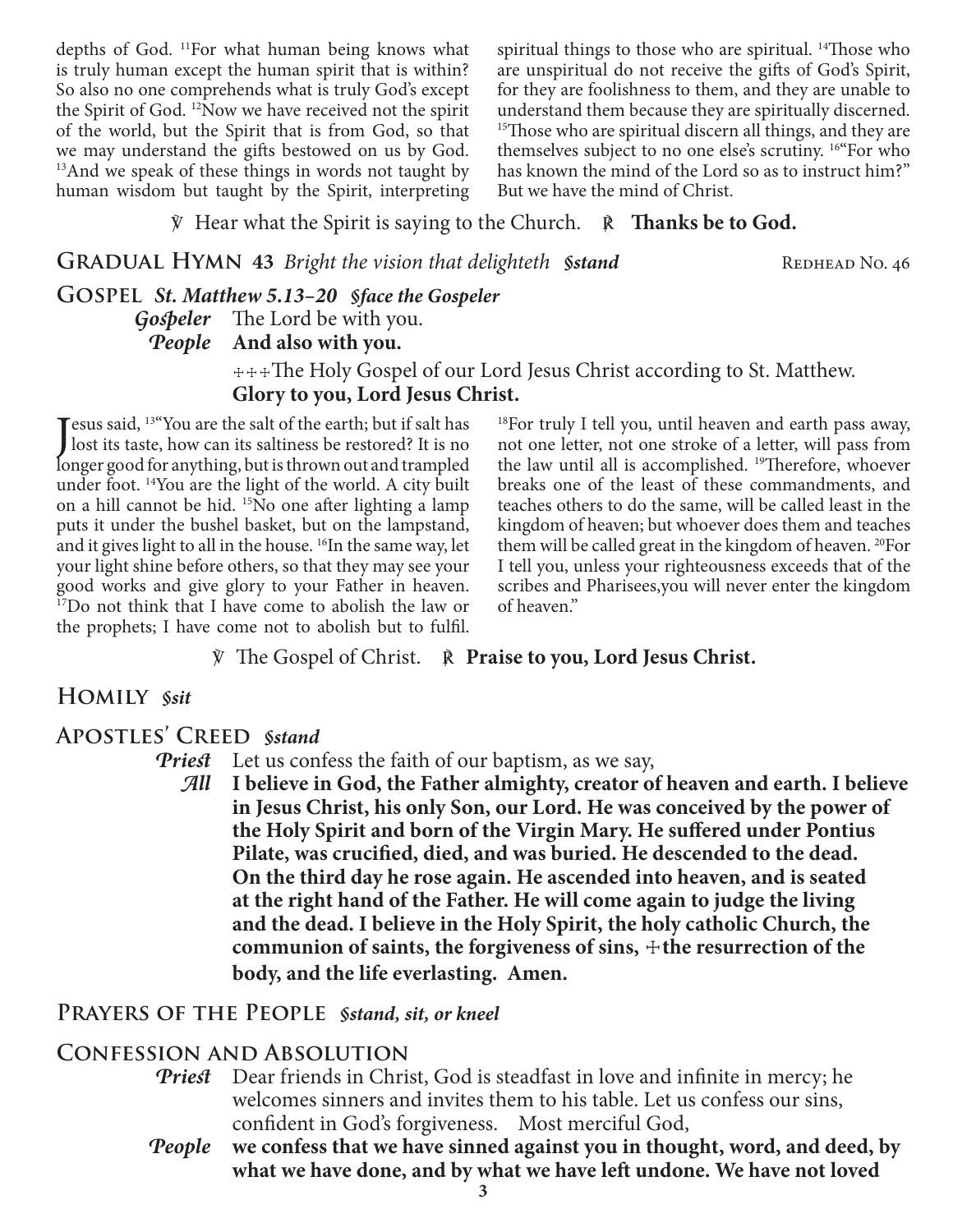**you with our whole heart; we have not loved our neighbours as ourselves. We are truly sorry and we humbly repent. For the sake of your Son Jesus Christ, have mercy on us and forgive us, that we may delight in your will, and walk in your ways, to the glory of your name. Amen.**

*Priest*  $\div$  Almighty God have mercy upon you, pardon and deliver you from all your sins, confirm and strengthen you in all goodness, and keep you in eternal life; through Jesus Christ our Lord.*Amen.*

**The Peace** *§stand*

*Priest* The peace of the Lord be always with you.

*All* **And also with you.**

# **Celebration of the Eucharist**

**OFFERTORY HYMN 110** *We sing the praise of him who died* Bow BrickHILL

## **Offertory Sentence** *§remain standing*

*Priest* All things come of thee, O Lord.

#### *People* **And of thine own have we given thee.**

## **Prayer over the Gifts**

*Priest* God of compassion and forgiveness, receive our offering this day, and make us one with him who is our peace, Jesus Christ our Saviour. *Amen.*

# **Great Thanksgiving** *Eucharistic Prayer 4*

- *Priest* The Lord be with you. *People* **And also with you.** Lift up your hearts. **We lift them to the Lord.** Let us give thanks to the Lord our God. **It is right to give our thanks and praise.**
- *Priest* It is right to give you thanks and praise, O Lord, our God, sustainer of the universe, you are worthy of glory and praise.

## *People* **Glory to you for ever and ever.**

At your command all things came to be: the vast expanse of interstellar space, galaxies, suns, the planets in their courses, and this fragile earth, our island home; by your will they were created and have their being. **Glory to you for ever and ever.**

From the primal elements you brought forth the human race, and blessed us with memory, reason, and skill; you made us the stewards of creation. **Glory to you for ever and ever.**

But we turn against you, and betray your trust; and we turn against one another. Again and again you call us to return. Through the prophets and sages you reveal your righteous law. In the fullness of time you sent your Son, born of a woman, to be our Saviour. He was wounded for our transgressions, and bruised for our iniquities. By his death he opened to us the way of freedom and peace.

## **Glory to you for ever and ever.**

Therefore we praise you, joining with the heavenly chorus, with prophets, apostles, and martyrs, and with those in every generation who have looked to you in hope, to proclaim with them your glory, in their unending hymn: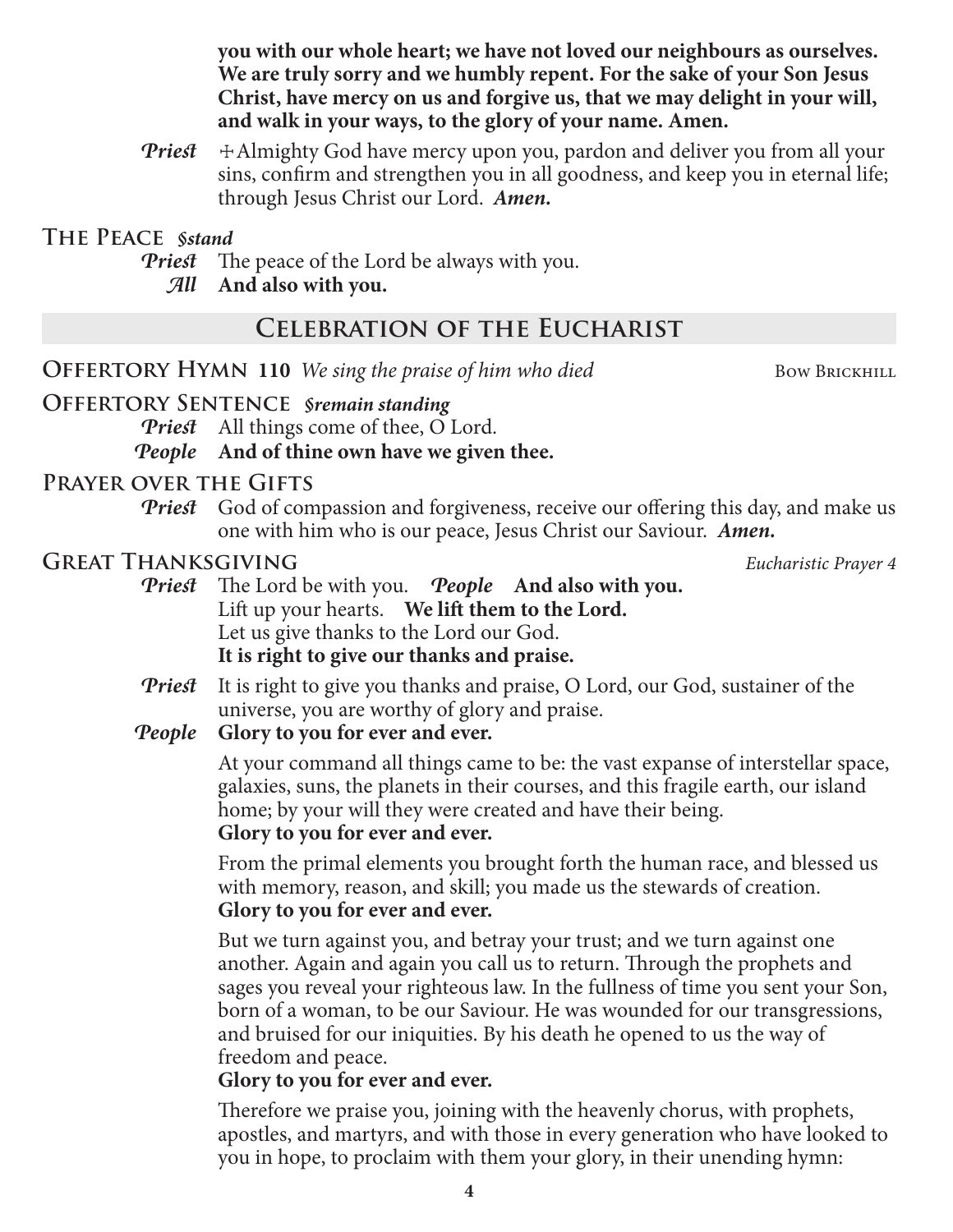### **SANCTUS, BENEDICTUS** How

*Priest* Blessed are you, Lord our God, for sending us Jesus, the Christ, who on the night he was handed over to suffering and death, took bread, said the blessing, broke the bread, gave it to his friends, and said, "Take this, and eat it: this is my body which is given for you. Do this for the remembrance of me." In the same way, after supper, he took the cup of wine; he gave you thanks, and said, "Drink this, all of you: this is my blood of the new covenant, which is shed for you and for many for the forgiveness of sins. Whenever you drink it, do this for the remembrance of me."

#### *People* **Glory to you for ever and ever.**

Gracious God, we recall the death of your Son Jesus Christ, we proclaim his resurrection and ascension, and we look with expectation for his coming as Lord of all the nations. We who have been redeemed by him, and made a new people by water and the Spirit, now bring you these gifts. Send your Holy Spirit upon us and upon this offering of your Church, that we who eat and drink at this holy table may share the divine life of Christ our Lord. **Glory to you for ever and ever.**

Pour out your Spirit upon the whole earth and make it your new creation. Gather your Church together from the ends of the earth into your kingdom, where peace and justice are revealed, that we, with all your people, of every language, race, and nation, may share the banquet you have promised; ☩through Christ, with Christ, and in Christ, all honour and glory are yours, creator of all.

**Glory to you for ever and ever. Amen.**

# **Lord's Prayer**

*Priest* As our Saviour taught us, let us pray,

*All* **Our Father in heaven, hallowed be your name, your kingdom come, your will be done, on earth as in heaven. Give us today our daily bread. Forgive us our sins as we forgive those who sin against us. Save us from the time of trial, and deliver us from evil. For the kingdom, the power, and the glory are yours, now and for ever. Amen.**

## **Breaking of the Bread 2**

*Priest* We break this bread to share in the body of Christ.

*All* **We, being many, are one body, for we all share in the one bread.**

FRACTION ANTHEM Agnus Dei from St. Mark's Setting MALCOLM ARCHER (1952-)

# **Invitation**

*Priest* The gifts of God for the People of God. *People* **Thanks be to God.**

## **The Communion**

*During the administration of Communion and the Ablutions, the choir will sing:* HYMN 291 *Almighty Father, who for us thy Son didst give* ANNUE CHRISTE ANTHEM *The Secret of Christ* **Richard Shephard (1949–)** RICHARD SHEPHARD (1949–)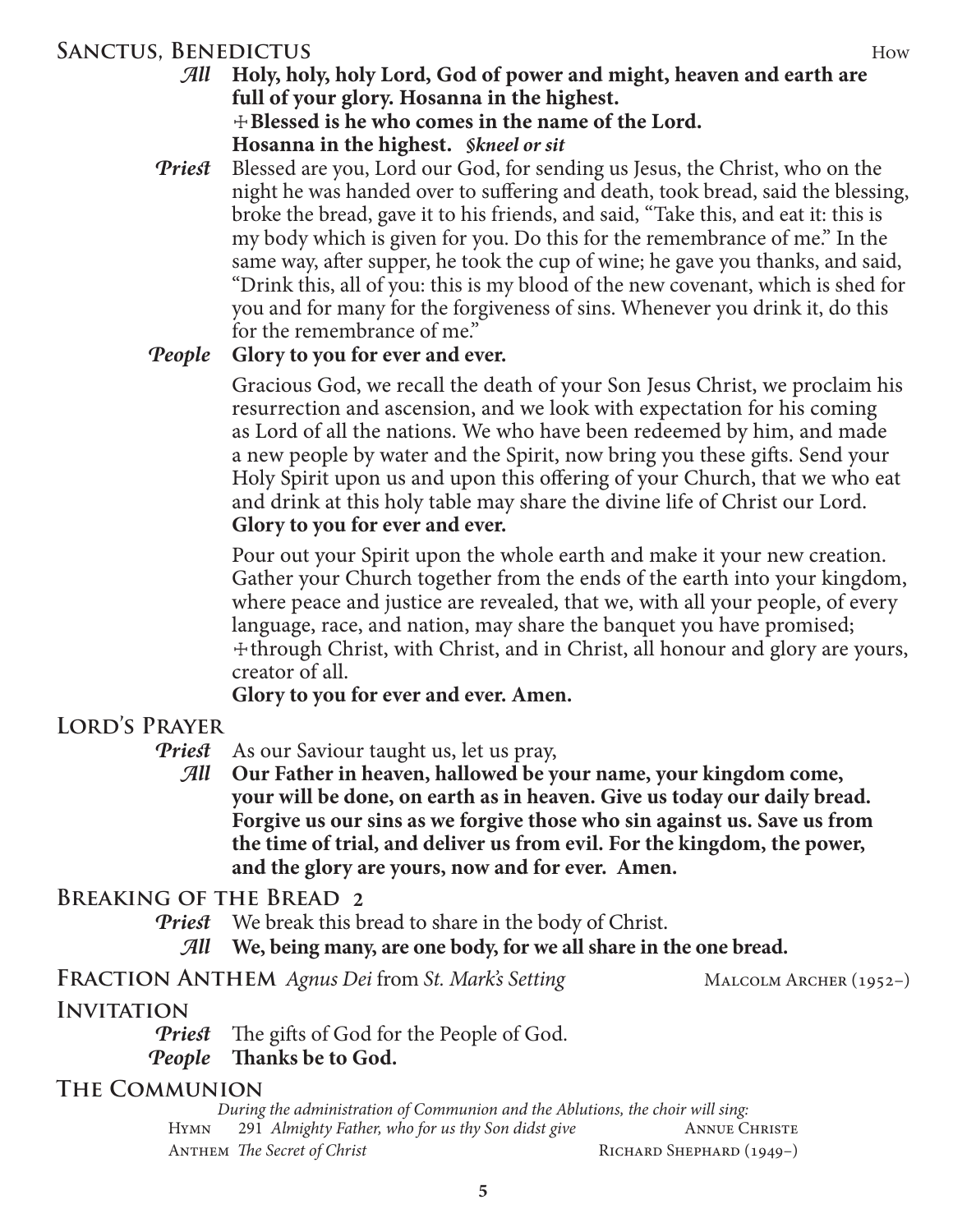#### **Prayer after Communion** *§stand*

*Priest* Eternal God, in you we find peace beyond all telling. May we who share in this heavenly banquet be instruments of your peace on earth, in the name of Jesus Christ the Lord. *Amen.*

#### **Doxology**

*Priest* Glory to God

*All* **whose power, working in us, can do infinitely more than we can ask or imagine. Glory to God from generation to generation, in the Church and in Christ Jesus, for ever and ever. Amen.**

#### **Blessing**

*Priest* The peace of God, which passeth all understanding, keep your hearts and minds in the knowledge and love of God, and of his Son Jesus Christ our Lord:  $\pm$ And the blessing of God almighty, the Father, the Son, and the Holy Spirit be amongst you and remain with you always. *Amen.*

#### **Announcements** *§sit*

**HYMN** 252 *Eternal ruler of the ceaseless round Sstand* Song 1

**Dismissal**

**Leader** Go in peace to love and serve the Lord. *All* **Thanks be to God.**

**Voluntary** *(Mr. Kinnard) Recessional March -* Roland Rogers (1847–1927)

# *You are cordially invited to Church House for refreshments and fellowship following the 10:30 service.*

| <b>ASSISTING -</b> |                                                                      |  |
|--------------------|----------------------------------------------------------------------|--|
|                    | Lectors Sheila Welbergen, Richard Ryland                             |  |
|                    | <b>Chalice Bearers</b> Colin Briggs, Joanne Tapscott                 |  |
|                    | Sidespersons Katie and Len Clace                                     |  |
|                    | Subdeacon Barbara Calder                                             |  |
|                    | Crucifer Don Seaton                                                  |  |
|                    | <b>Acolytes</b> Arnold Goetz, Susan Roe-Finlay                       |  |
|                    | <b>Intercessor</b> David Ellis                                       |  |
|                    | <b>Oblationers</b> Peggy Eastwood, Marlene McCulloch                 |  |
|                    | <b>Counters</b> Tom Naughten, Sara Sakowski                          |  |
|                    | Altar Guild Barbara Calder                                           |  |
|                    | <b>Children's Program</b> Kendall Jackson, Monica Majur, Rohan Kiska |  |
|                    | Refreshments Ray Kohanik, Terri Ashcroft (Proceeds: Coffee Funds)    |  |
|                    | <b>Priests</b> Fr. Paul Lampman, Fr. Dwight Rutherford               |  |

If you would like your birth date or anniversary published in the pew leaflet, please contact the parish office.

*Happy Birthday*<br>Daniel Gill 13 February Cait Caitriona Lau 13 February Daria and Chris Apetagon 14 February *Happy Anniversary*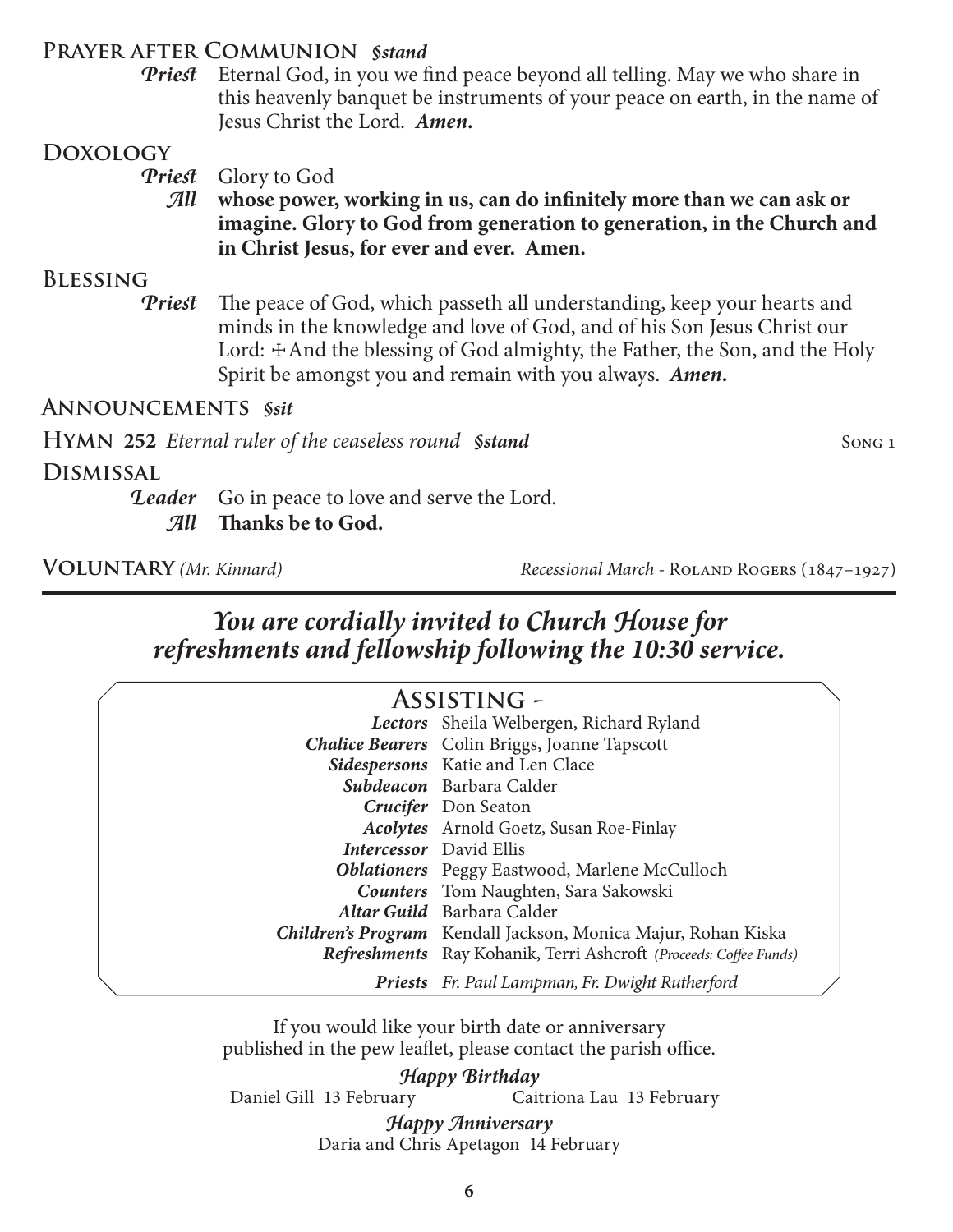**St. Luke's is a scent-free space. Please be aware that scents may cause allergic/asthmatic reactions in some of our congregants.**

> **In order not to spoil the service for other members of the congregation, please silence electronic devices such as cellphones.**

*Our parish has been blessed by your presence today.*

*Choral Evensong* **Today - 16:00** *All are very welcome to attend.*

# **16 February** – *Sixth Sunday after the Epiphany (Proper 6)* **08:15 -** *Said Eucharist* **• 10:30 -** *Sung Eucharist and Healing*

Deuteronomy 30.15–20 • Psalm 119.1–8 *Beati immaculati* 1 Corinthians 3.1–9 • St. Matthew 5.21–37

#### *Please include the following people in your prayers:*

#### **Parishioners:**

Ted Rennie, Lori Kroeger, Paul Hogue, Paul and Beryl Magel, Nancy Dunn, Jeff Brown, Bill Brant, Georgie Snead, Orest Rosolowich, Fr. Tom Graham, Ann Croft, Dorothy and John Funnell, Ted R., Shirley and Neil Almdal, Cecile Chiddenton, John Judge.

#### **Friends and Family:**

Trish, Anne Richardson, r.i.p., Pam Lock, R.I.P., John Lock, Tom Lucas, Jim M., David Hagerman, Lar, Marcus, Simon, Kayla, Jason, Jim Carr, Alain Carlson, The Rev. Canon John Ezeobi, Jenny Miller, George Peterson, Daphne W., Walter Mildren, Ed Miller, George Nelson, Everett Lampman.

## **Notices**

#### *Bible Study*

**Tuesdays, 10:00** in the boardroom. On 11 February, we start the book *The Last Week, What the Gospels really teach about Jesus's final days in Jerusalem*. The book can be ordered from any book store, but you can still participate without it! This will carry us up to Holy Week. *We invite you to join our lively studies and discussions.*

#### *Hospitality Drop-in*

*Volunteers* are really needed for this parish outreach ministry. Give one to two hours of your time, either weekly, or a couple of times a month to help serve food and hand out toiletries on Tuesday mornings from 07:00 to 09:00. It is a rewarding and heart-warming opportunity to work with and become friends with our guests. *Please contact Barbara Calder.*

#### *Reports for Annual General Meeting*

Please assemble and submit your committee and activity reports for the Annual General Meeting booklet **TODAY.** This year's meeting will be held on **Sunday 23 February**. Send to the parish office: stluke@shaw.ca.

*Thank you.*

#### *Shrove Tuesday*

**Tuesday 25 February.** A Pancake Supper will be held in the parish hall. All-you-can-eat pancakes with three sausages will be served for a minimal cost of \$10.00 per person. Children, 15 and under, are free. Included in the ticket price will be dessert and tea, coffee, or juice. Supper will be served starting at 17:00 until 19:00. *Mark your calendars – we would love to see you there. Your support is very much appreciated.*